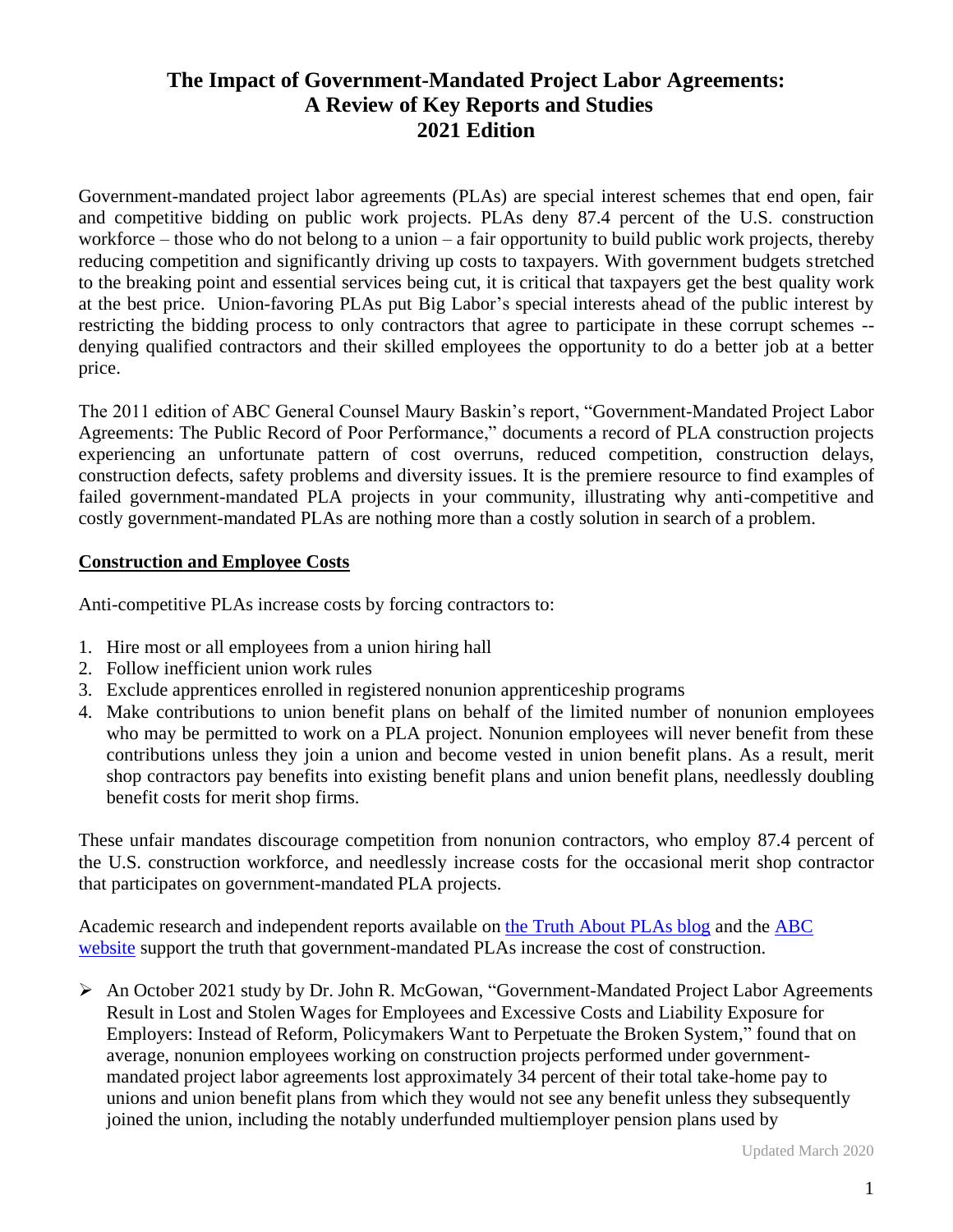construction unions for retirement benefits. The report also found that nonunion employers were burdened with an additional 35 percent in employee compensation cost due to having to duplicate benefit payments both into their existing plans and the required union contributions under a PLA. In addition, the report found that total construction industry underfunding of the multiemployer pension plan system could rise to \$467.3 billion by the end of 2021.

- $\triangleright$  A 2021 study by the RAND Corporation examined a well-publicized public housing initiative in Los Angeles, Proposition HHH, to build up to 10,000 new units for those experiencing homelessness, with a total funding amount of \$1.2 billion. At the time of the study, with most all funds committed, the total number of housing units stood at approximately 7,300 units, due in large part to much higher construction costs than had been forecasted. The study found that an initiative-wide PLA requirement for building these units contributed to 14.5 percent in increased costs, and that absent these cost increases stemming from the PLA, approximately 800 more units could have been built, an additional 11 percent.
- $\triangleright$  A study released in January 2020 by the Beacon Hill Institute found that Connecticut schools built under controversial government-mandated project labor agreements cost 19.8% more than schools that were bid and constructed through fair and open competition without PLA requirements.
- ➢ An August 2019 study by the Beacon Hill Institute (BHI), "The Effect of Project Labor Agreements on Public School Construction in New Jersey," found that New Jersey schools built under controversial government-mandated project labor agreements cost 16.25% more than schools that were bid and constructed through fair and open competition, free from PLA requirements.
- ➢ A May 2017 study by the Beacon Hill Institute, "Project Labor Agreements and the Cost of School Construction in Ohio," found that PLAs raise the base construction cost of building Ohio schools by 13.12 percent, or \$23.12 per square foot (in 2016 prices), relative to non-PLA projects.
- ➢ A U.S. Department of Labor Job Corps Center in Manchester, New Hampshire, was originally bid with a PLA mandate in 2009 and 2012. After nearly a total of three years of PLA-related delays and litigation, the project was finally rebid without a PLA in late 2012. Bid results from February 2013 prove PLAs increase costs and reduce competition. Without a PLA, there were more than three times as many bidders and the winning bidder's offer was 16 percent lower than the offer of lowest PLA bidder. Without a PLA, a local firm from New Hampshire won the contract. In contrast, the lowbidder under the PLA mandate was from Florida. A number of other federal, state and local projects across the country have been bid with and without PLAs, and in all cases PLA mandates increased costs, reduced competition or both. Learn more [here.](http://thetruthaboutplas.com/2013/04/18/great-scott-projects-bid-with-and-without-pla-mandates-show-plas-increase-costs-and-reduce-competition/)
- Updated March 2020 ➢ On May 14, 2013, a \$1.178 billion design/build Package A contract was awarded to Capital Rail Constructors to build Phase 2 of Dulles Corridor Metrorail Project, also known as the Silver Line, in Northern Virginia. Capital Rail Constructors' bid was 16 percent to 27 percent lower than expected and was just \$14.2 million less than the second most responsive bid submitted by Bechtel Transit Partners. While the Metro Washington Airport Authority (MWAA) had originally intended to use a PLA mandate and then a PLA preference on Phase 2 of the project, media scrutiny, public pressure, and results from Phase 1 construction led the agency to issue its solicitation for Phase 2's construction contract free from anti-competitive and costly PLA requirements or PLA preferences. On July 2, 2014, MWAA announced its intent to award a contract to Hensel Phelps Construction Co. of Chantilly, Va., to design and build the rail yard and maintenance facility for Package B of Phase 2 of the Silver Line. Hensel Phelps' \$253 million price proposal for Package B was better than three other competitors. Dulles Transit Partners (DTP), the joint venture between Bechtel Infrastructure Inc. and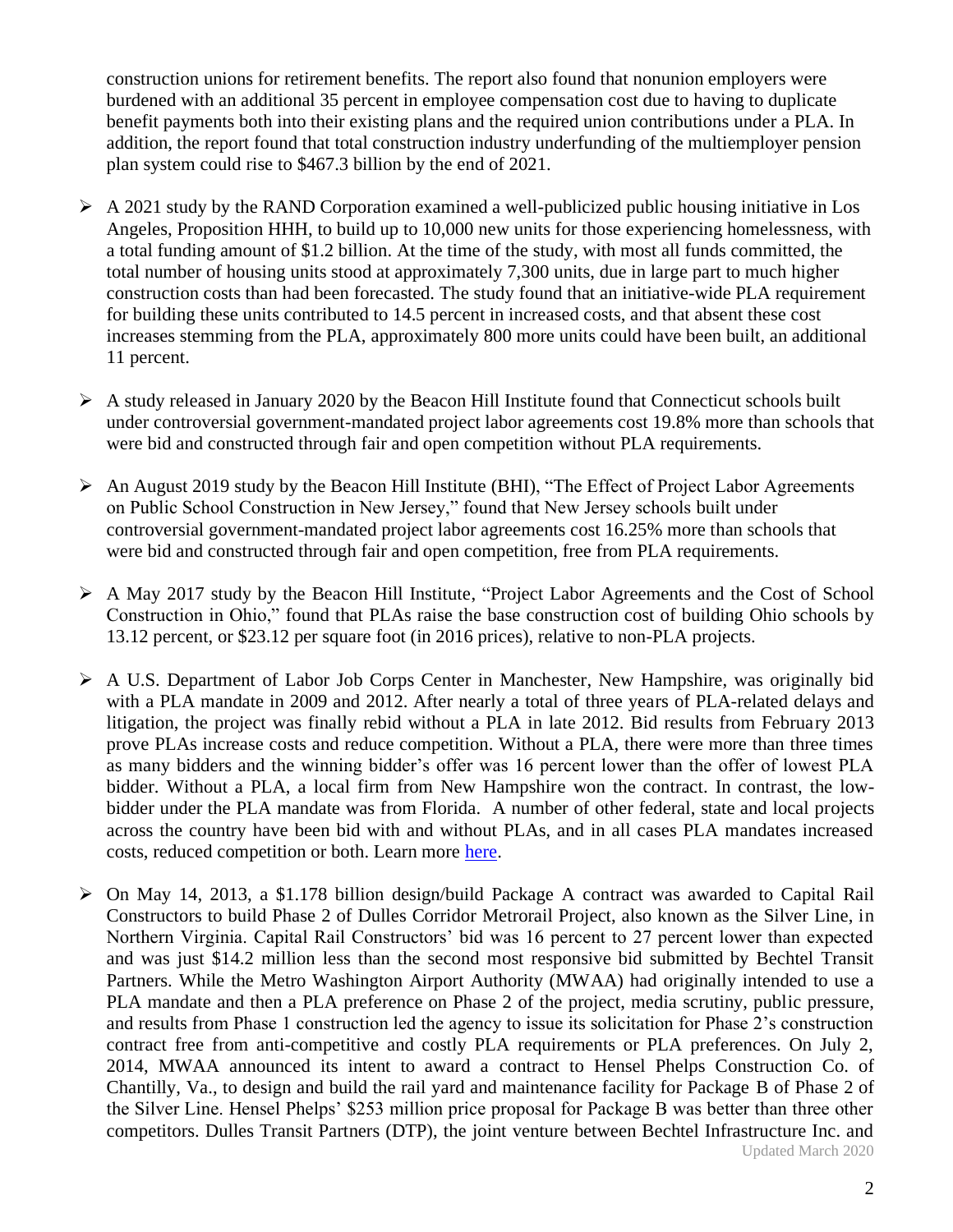Washington Group International (now URS), constructed Phase 1 of the Silver Line with a PLA it voluntarily entered into with labor unions, which ensured union labor was used for work selfperformed by DTP. The voluntary Phase 1 PLA did not apply to subcontractors and MWAA could not identify any subcontractors that voluntarily signed the PLA. Phase 1 cost about \$2.9 billion, or \$150 million more than initially planned.

- ➢ According to a July 2011 study released by the National University System Institute for Policy Research (NUSIPR), California school construction projects built using government-mandated PLAs experienced increased costs of 13 percent to 15 percent, or \$28.90 to \$32.49 per square foot, compared to projects that did not use a PLA.
- $\triangleright$  In October 2010, the New Jersey Department of Labor and Workforce Development issued a report that found PLAs on school construction projects in the state were 30.5 percent higher than for all non-PLA projects. The same report found PLA projects tended to have a longer duration than non-PLA projects." For FY 2008, the average duration of PLA projects was 100 weeks compared with 78 weeks for non-PLA projects.
- ➢ The Cato Journal (Volume 30 Number 1, Winter 2010, "Are Unions Good for America?") published a compelling critique of government-mandated PLAs by David G. Tuerck, executive director of the Beacon Hill Institute (BHI) for Public Policy Research at Suffolk University in Boston. "Why Project Labor Agreements Are Not in the Public Interest," attacks the faulty logic and methodology often employed in studies promoting PLAs as a mechanism to reduce construction costs.
- ➢ A Sept. 2009 Beacon Hill Institute (BHI) study, "Project Labor Agreements on Federal Construction Projects: A Costly Solution in Search of a Problem," found that PLAs significantly increase construction costs on federal projects. Had President Obama's pro-PLA Executive Order 13502 been in effect in 2008, and all 2008 federal construction projects worth \$25 million or more had been performed under PLAs, it would have increased the cost to federal taxpayers by \$1.6 billion to \$2.6 billion. In addition, the BHI review of federal construction projects from 2001-2008, the years under which government-mandated PLAs were prohibited, also revealed that there were no instances in which labor disruptions occurred that resulted in significant project delays or increased costs. The study concludes that "the justifications for PLAs provided by Executive Order 13502 are unproven."
- ➢ A June 2009 study conducted by property and construction consulting firm Rider Levett Bucknall prepared for the U.S. Department of Veterans Affairs (VA) Office of Construction and Facilities Management found that PLAs would likely increase construction costs by as much as 9 percent on three of the five construction markets (Denver, New Orleans and Orlando) in which the VA is planning to build hospitals.
- Updated March 2020 ➢ An October 2009 report by Dr. John R. McGowan, "The Discriminatory Impact of Union Fringe Benefit Requirements on Nonunion Workers Under Government-Mandated Project Labor Agreements," found that employees of nonunion contractors that are employed under governmentmandated PLAs suffer a reduction in their take home pay that is conservatively estimated at 20 percent. For example, the report estimates that as a result of President Obama's pro-PLA Executive Order 13502, hundreds of millions of dollars of nonunion employees' income on federal construction projects will be distributed to union pension funds, from which nonunion employees will likely receive no benefits. In addition, the report found that PLAs on federal projects substantially increase costs, by approximately 25 percent, for nonunion employers. Finally, the study found that had President Obama's pro-PLA Executive Order 13502 applied to federal contracts in 2008, additional costs incurred by employers related to wasteful PLA pension requirements would likely have ranged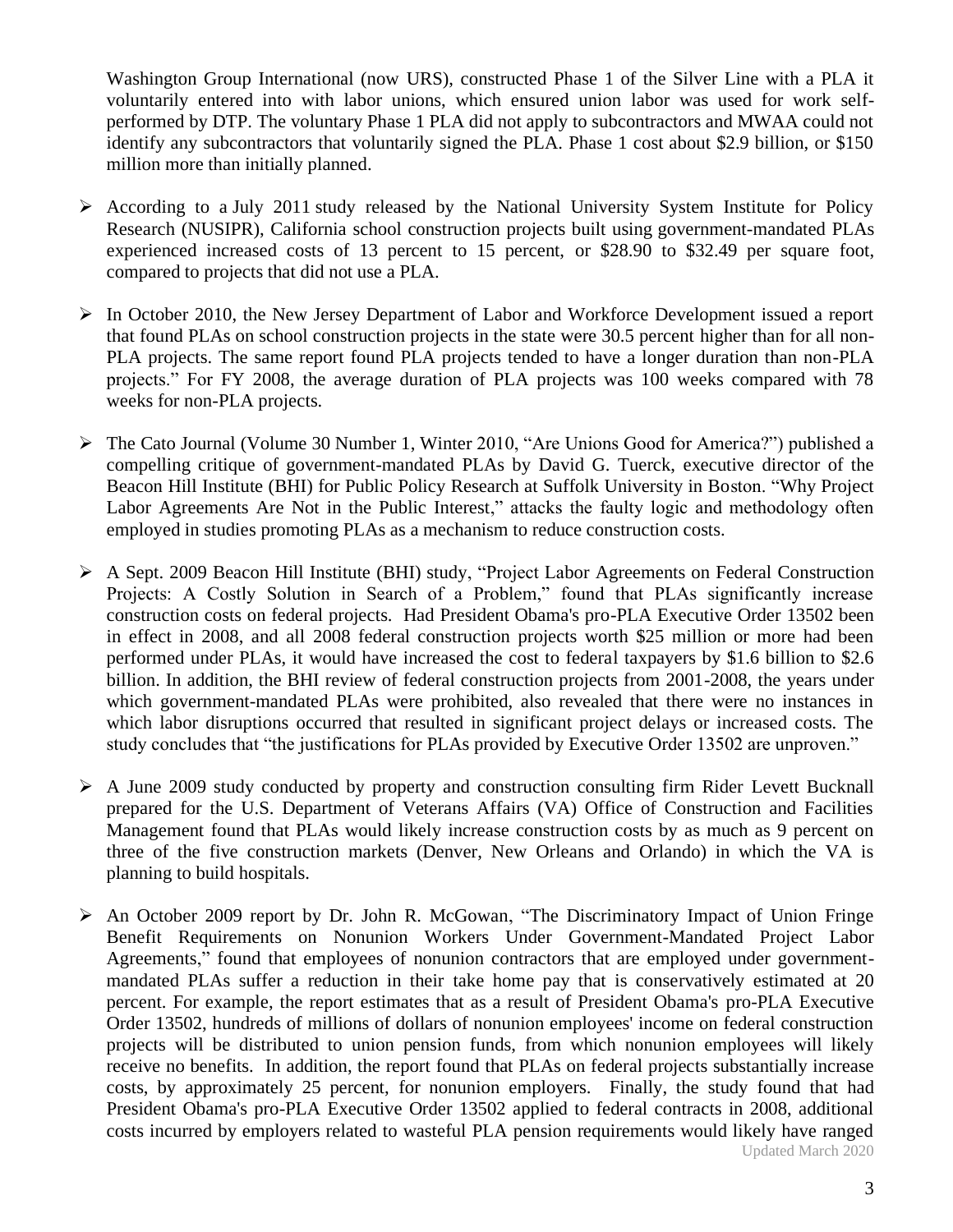from \$230 to \$767 million per year. Lost wages for nonunion construction workers would have ranged from \$184 million to more than \$613 million, depending on the assumptions made for companies executing contracts via PLAs. In total, the move to PLAs could cost nonunion workers and their employers \$414 million to more than \$1.38 billion annually.

- ➢ A May 2006 study by the Beacon Hill Institute (BHI), "Project Labor Agreements and Public Construction Costs in New York State," found that PLAs add an estimated \$27 per square foot to the bid cost of New York school construction projects (in 2004 prices), representing an almost 20 percent increase in costs over the average non-PLA project.
- ➢ A September 2004 study by the Beacon Hill Institute (BHI) completed an extensive statistical analysis of the effects of PLAs on bid and final costs of school construction projects in Connecticut for the period of 1996 through 2004. "Project Labor Agreements and the Cost of Public School Construction Projects in Connecticut" found that PLAs raise the *actual or final base* construction costs by \$30 per square foot (in 2002 prices), representing an almost 18 percent increase in costs over non-PLA projects. BHI concluded that "our key finding is that PLA projects cost more that non-PLA projects, holding the effects of project size and type constant. This is true whether one considers bid costs or final project costs. The effect is statistically significant and robust."
- ➢ A September of 2003 study by the Beacon Hill Institute analyzed Massachusetts school construction projects and concluded that *bid prices* on projects with a PLA were an estimated \$18.83 per square foot or 14 percent higher than bid prices on non-PLA projects. In addition, the *actual* cost of construction was 12 percent higher (in 2001 prices) for projects executed with a PLA.
- $\triangleright$  In September of 2001, the firm of Ernst & Young was commissioned by Erie County in New York to analyze a project labor agreement on the Erie County Construction Project. Ernst & Young concluded that "bidder participation was diminished because the county chose to utilize a PLA. Further, the use of PLAs adversely affects competition for publicly bid projects to the likely detriment of costeffective construction. Our research revealed that the use of PLAs strongly inhibits participation in public bidding by non-union contractors and may result in those projects having artificially inflated costs." The report went on to say that "there are no apparent valid economic justifications for the continued use of a PLA on Phase II of the Project."
- ➢ The Worcester Municipal Research Bureau released their study "Project Labor Agreements on Public Construction Projects: The Case For and Against" on May 21, 2001. The study concluded that "PLAs tend to constrict the number of bidders on a project compared to those without PLAs, and are likely to reduce the savings to the public that would accrue if nonunion contractors who are employed were allowed to follow their customary methods."
- ➢ A study of public-sector government-mandated PLAs concludes, "While assuring that projects are performed union, they provide little, if any, savings to the [public] owner. In addition, they provide little, if any, competitiveness to the union contractor and may be disruptive to other owners and contractors involved in the local construction market." It concluded that, "restraints imposed by government-directed PLAs are political decisions which have little or no economic rationale, nor can they be defended on grounds of labor peace, enhanced safety, or other such reasonable criteria." (Dr. Herbert R. Northrup, Journal of Labor Research, Winter 1998).
- ➢ A study of the taxpayer costs for Roswell Park Cancer Institute in Buffalo, New York, assessed bids for the same project both before and after a PLA was temporarily imposed in 1995. It revealed that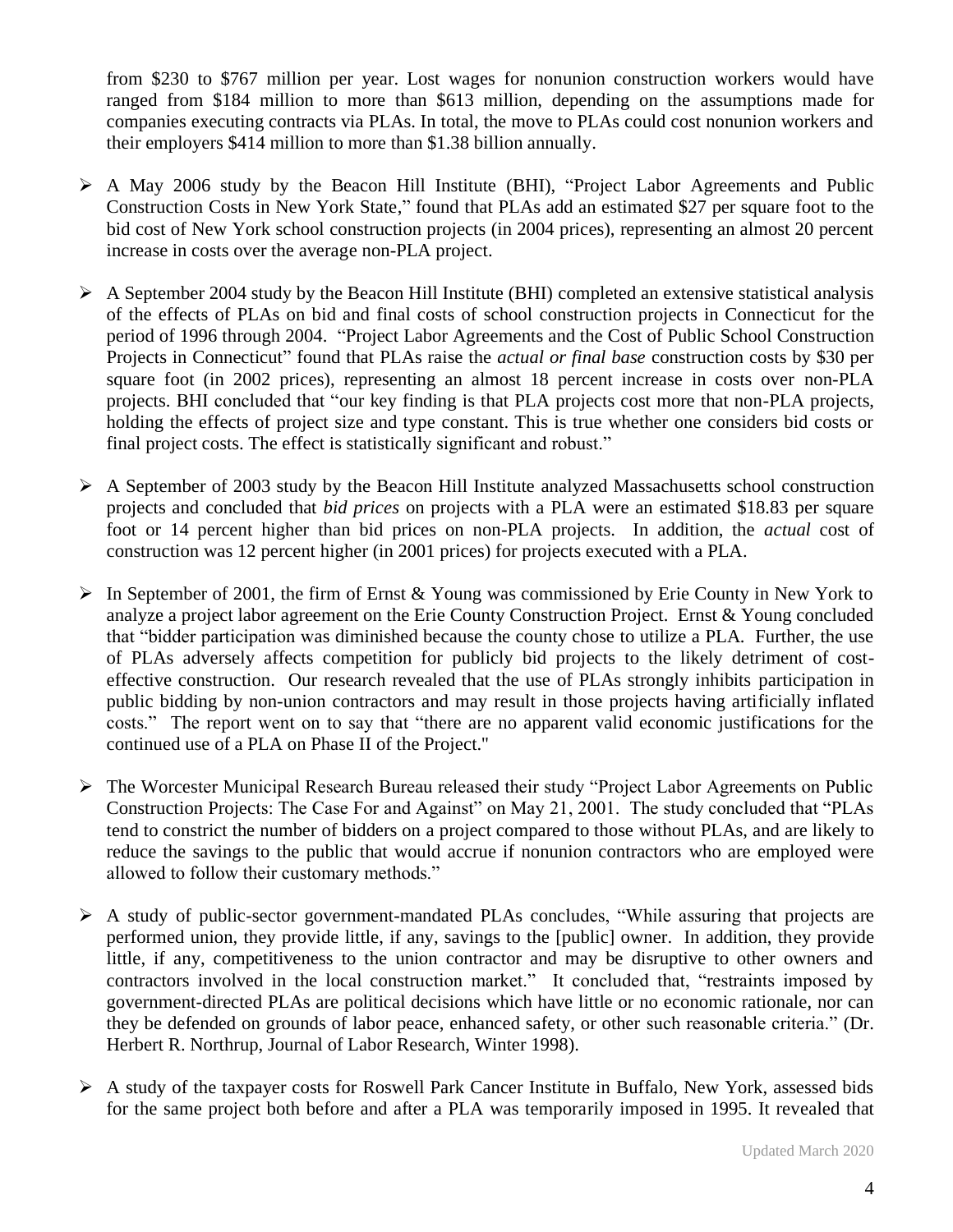there were 30 percent fewer bidders to perform the work and that costs increased by more than 26 percent when the project was subject to a PLA.

- ➢ "Project Labor Agreements: The Extent of Their Use and Related Information," a United States Government Accountability Office (GAO) report issued May 5, 1998, concluded it is impossible to show any savings or increased quality derived from the use of government-mandated PLAs.
- ➢ A United States Government Accountability Office (GAO) report on the U.S. Department of Energy Idaho Laboratory Project found labor costs under the project's union-only PLA were 17 percent to 21 percent above the federally mandated Davis-Bacon rates.

#### **Work Opportunities**

PLAs by nature are a form of worker discrimination aimed at steering work only to those contractors and their employees that have chosen to join a union. They discriminate against local nonunion employees (who are paying the taxes that support the projects), women and minorities that are disproportionately represented within the labor union workforce and small disadvantaged businesses that are not typically signatory to unions. Despite their many promises, PLAs impede the ability for the large majority of construction workers and contractors that most cities and states would like to see working on their projects to take part.

- ➢ The U.S. Department of Labor's Bureau of Labor Statistics (BLS) Jan. 2020 report states that 12.6 percent of the nation's construction workforce was unionized in 2019. Therefore, since unionfavoring PLAs discourage merit shop companies from working on a PLA project, PLAs discriminate against the majority of companies and nearly 9 out of 10 workers who choose not to join a union. These workers' hard-earned tax dollars fund these projects and they should not be summarily subject to such discrimination.
- ➢ ABC conducted surveys in 2018, 2013, 2011, and 2009 asking its members whether they would be discouraged from bidding on federal construction projects because of a PLA requirement. In an overwhelming response from hundreds of members in each survey, 98 percent of contractors indicated they would be less likely to bid on a job if a government-mandated PLA were imposed as a condition of performing the work.
- ➢ PLA mandates impede the ability of potential prime contractors and subcontractors to meet federal, state and local small, minority and disadvantaged business utilization goals and mandates. For example, following President Obama's pro-PLA Executive Order 13502, comments submitted to the Federal Acquisition Regulatory (FAR) Council's rulemaking on FAR Case 2009-005 by federal contractors building projects exceeding the \$25 million threshold indicate that most small-business contractors are not signatory to a union and would be discouraged from participating on federal projects subject to PLA mandates.
- ➢ A December 2008 editorial by The National Black Chamber of Commerce described PLAs as "a license to discriminate against black workers." Likewise, minority and women's construction, business and employee associations have vocally opposed government mandated union-only PLAs.
- Updated March 2020 ➢ The District Economic Empowerment Coalition (DEEC) October 2007 Study, "The DC Baseball Stadium Project: Broke Promises, Big Losses for DC Residents" concluded that a PLA signed to ensure local residents the majority of work on the District of Columbia's new \$611-million baseball stadium failed to meet hiring goals outlined in the PLA. The study found that the PLA "was intended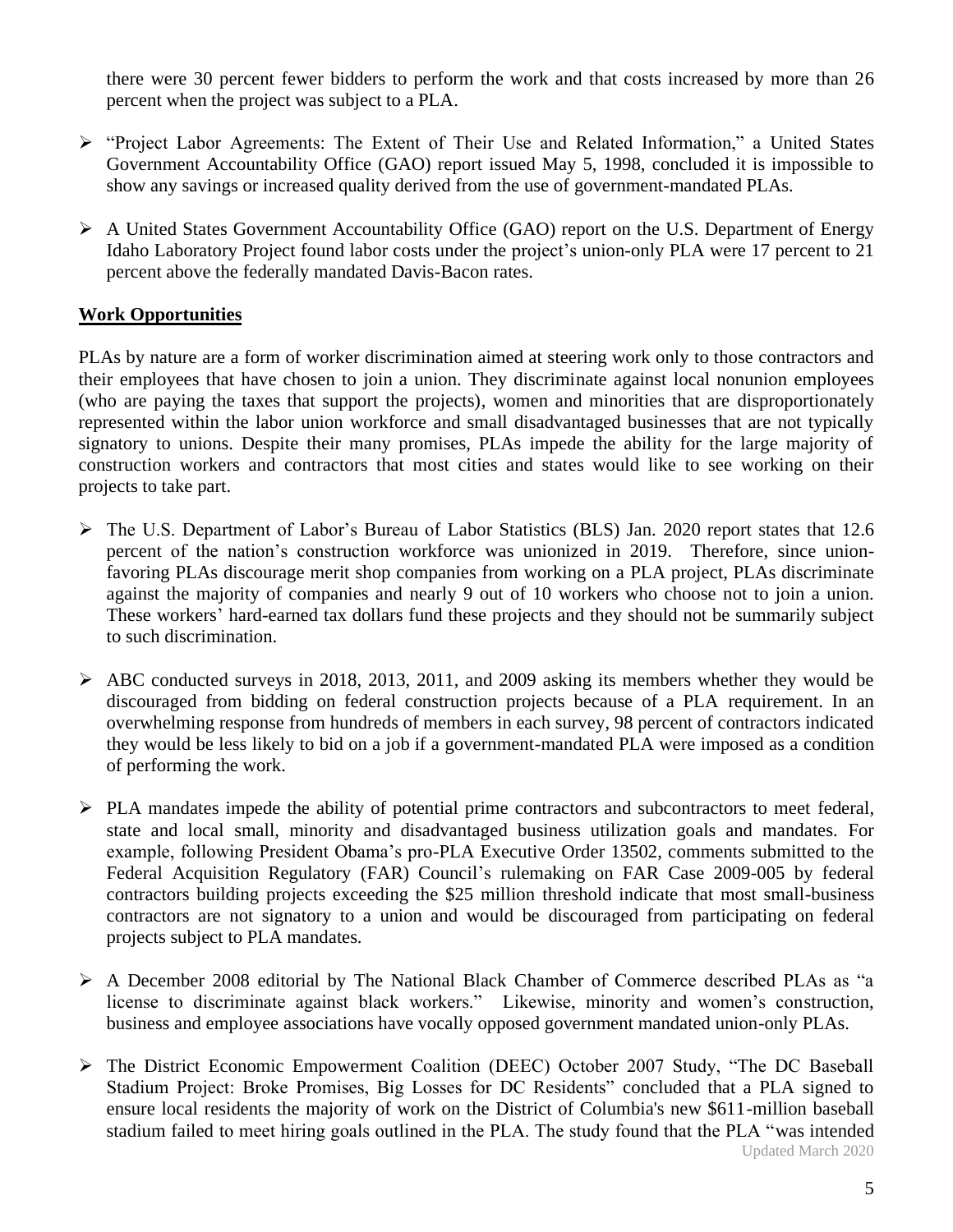to produce numerous jobs and opportunities for local residents. Instead, most of the work has gone to residents from outside the city."

- ➢ Testimony from an Aug. 6, 1998 U.S. House Small Business Committee hearing called "The Administration's Policy of Discrimination: Project Labor Agreement's Negative Impact on Women and Minority Owned Small Businesses" highlights the negative impact of PLAs on women and minority owned businesses and their employees. The National Black Chamber of Commerce, Women Construction Owners and Executives and the National Association of Small and Disadvantaged Businesses are among a diverse coalition of groups that have actively opposed PLAs. These groups represent workers that are significantly underrepresented in all crafts of building trades unions. Encouraging PLAs on construction projects will make it even more difficult for minority-owned contractors and their workforce to compete.
- $\triangleright$  Ernst & Young's September 2001 study stated that their "research revealed that the use of PLAs strongly inhibits participation in public bidding by non-union contractors and may result in those projects having artificially inflated costs."
- ➢ In his analysis of government-mandated PLAs, Dr. Herbert Northrup concludes, "To exclude or to limit the right of open-shop contractors, who have won 75-80 percent of the national construction dollar spent, from the opportunity to bid on public financed construction, and thus to limit or to eliminate their participation in construction paid for by taxpayers unless they are willing to work as if they were unionized contractors is palpably both unfair and contrary to sound public policy" (Journal of Labor Research, Winter 1998).

# **Local Hiring**

Organized labor and PLA supporters in local, state and federal government bodies claim that a benefit of using these agreements is that they ensure local workers will be the main beneficiary of hiring associated with a project due to provisions included in many PLAs. However, countless examples have shown that this is simply untrue for many reasons, including the tenure-based hiring practices centered around union hiring halls, the low percentage of union labor compared to non-union workers in most localities, and the need for unions to find ways to cut costs due to inefficiencies found elsewhere on projects caused by the same agreements.

- ➢ The \$3.1 billion Tappan Zee Bridge replacement project in New York State in 2014 was subject to a government-mandated PLA, which designated unions like the Dockbuilders and Timbermen Local 1556 and the NYC District Council of Carpenters to dispatch union welders to the jobsite. They had difficulties finding qualified welders and instead outsourced the welding to robotic welders and a handful of human welders from a Louisiana-based union contractor, while local nonunion contractors were forced to stay on the sidelines due to the PLA.
- $\triangleright$  The PLA placed on Phase 1 of the Silver Line Metrorail project in Virginia directly affected the level of employment of Virginia construction workers on the project. A report by the Metropolitan Washington Airports Authority showed that in March 2012, 52 percent of the craft workers on Phase 1 were employees of Dulles Transit Partners (DTP), the project's prime contractor that voluntarily signed a PLA. Of those 52 percent, 58.4 percent were out-of-state craft workers. In contrast, the non-DTP workers, subcontractors that did not sign a PLA, only employed out-of-state workers at a rate of 44.6 percent.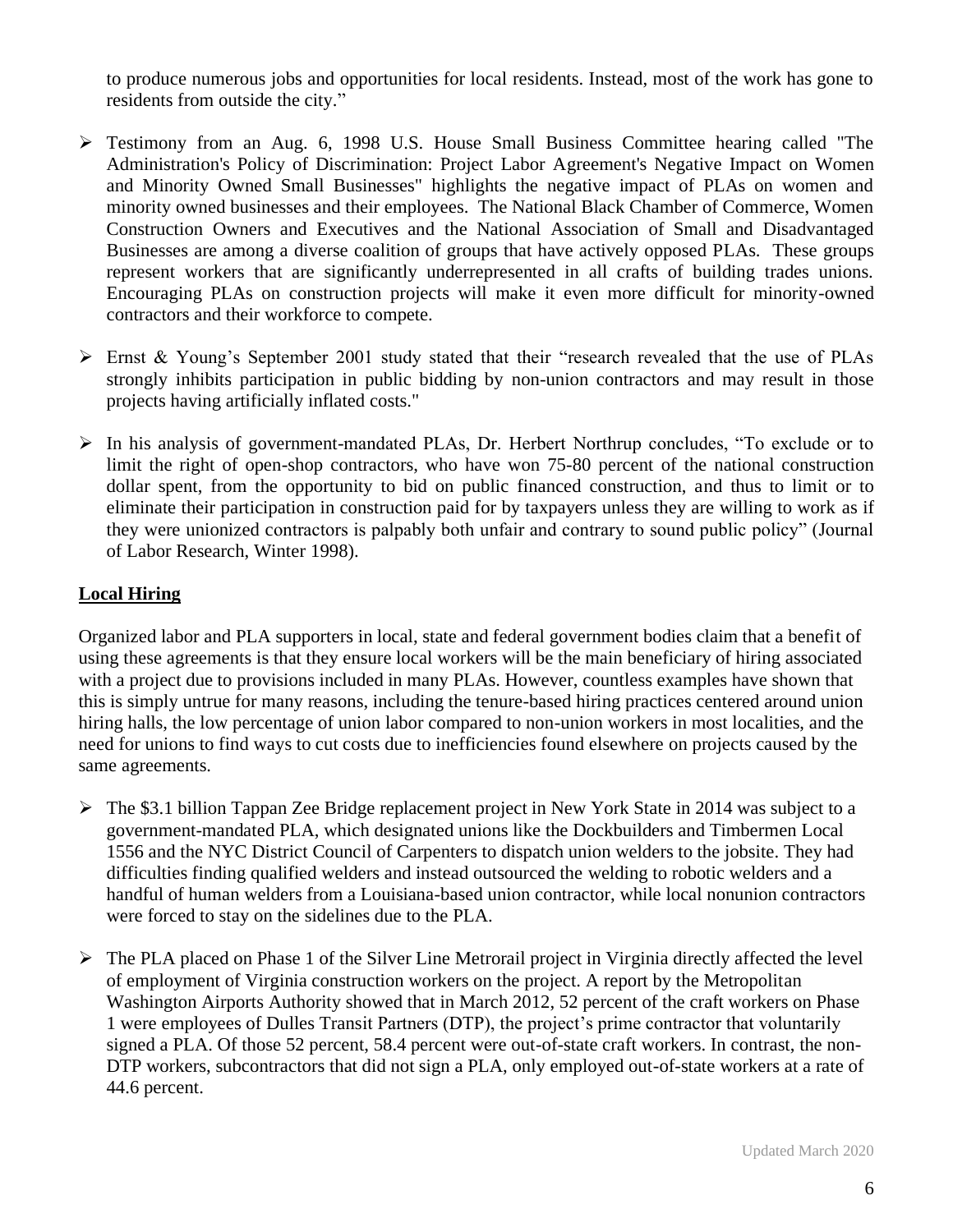- ➢ A 2013 dredging project on the Massachusetts Clean Energy Center's South Terminal was subjected to a project labor agreement that set a goal for local unions to first hire from the local workforce. In September 2013, 4 of the 38 workers from Local 25, the union performing the dredging, were local. Only 26 of the 70 total workers on the South Terminal were local. This is due to the fact that not only was Local 25 based in New Jersey, not Massachusetts, but that the 49 union members from Massachusetts, only 8 of which were truly local to the project, were dispatched to other out-of-state jobs. In response, the union said they could move employees around and bring in less-qualified but local workers that had less experience with dredging to do the work.
- $\triangleright$  In 2013, the state of Iowa began building a new 800-bed prison in Fort Madison under a stateapproved PLA. In a report by the Des Moines register, evidence showed "that of the 888,691 contractor hours worked on the project, just 476,001 hours – or about 53 percent of the work – was done by Iowa construction workers."
- ➢ In a 2013 report by Axis Philly writer Tom Ferrick, Jr., research showed that Philadelphia construction trade unions were dominated by non-local white males, even after past promises of diversity reform. In 2007, "99 percent [of the Philadelphia building trades] were male, 74 percent were white and 70 percent lived in the suburbs." In 2012, "99 percent were male, 76 percent were white and 67 percent lived in the suburbs." Still, mid-2013, the National Black Chamber of Commerce had to express displeasure to U.S. Rep. Marcia Fudge about the cozy relationships elected officials in Philadelphia had with the construction unions, including widespread use of PLAs, which in turn discriminated against minority and women construction workers and contractors. Philadelphia Mayor Nutter canceled all PLAs in response, but then quickly reinstated them at the unions' behest.
- ➢ During a 2012 examination of large-scale federal construction projects in Washington D.C., data was collected from certified payrolls for numerous projects that showed an absence of correlation between PLAs and an increase in local hiring. The only two projects that had been subject to PLAs at the time of data collection – the U.S. General Service Administration's \$57.4 million Adaptive Reuse contract for the DHS headquarters at St. Elizabeth's Hospital and the \$55.6 million Lafayette Building, both won by Grunley Construction – showed no increased level of local hiring. Notably, the data was collected as part of an investigation by Del. Eleanor Holmes Norton (D), a supporter of PLAs, into projects in her own district.
- ➢ A city-funded report found in 2010 that union hiring practices were an impediment to San Francisco residents working on the city's Redevelopment Agency's projects. On 29 city-funded construction projects, the report found that less than 25 percent of the work went to locals. In response, San Francisco Building and Construction Trades Council Secretary-Treasurer Michael Theriault said, "Hiring is generally done under the principle that the worker who has been out of work longest has first crack at the work." This is a troubling response for many reasons, but among those is that meritless tenure is more important than local workers being allowed to work on projects funded by their own taxes.
- ➢ The Washington Nationals Ballpark was supposed to be a boon to local construction workers, and the PLA placed on the project required 50 percent of the total journeyperson hours worked on the project must be performed by D.C. residents. A study by the District Economic Empowerment Coalition found in 2007 that 71.1 percent of the total journeyperson hours were worked by non-D.C. residents. This included Roofers Local 30, the roofer's union signatory to the ballpark's PLA, that was based in Philadelphia.

#### **Labor Unrest**

Updated March 2020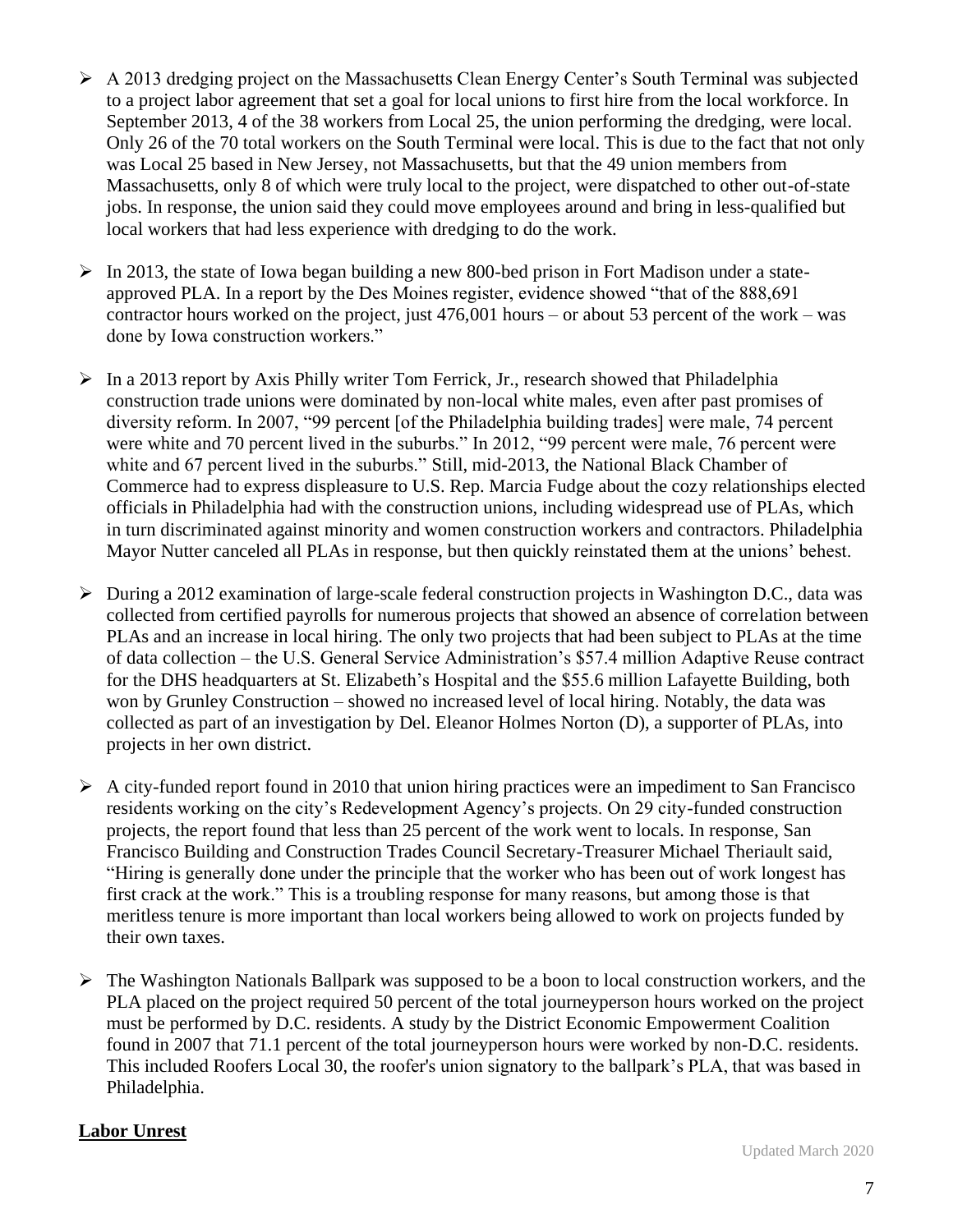A long-standing argument made by organized labor when pushing for a PLA is that it will ensure an absence of any labor unrest on the job site that might impact on-time, on-budget delivery of the project. That has been proven to false numerous times. For example, a study by the Beacon Hill Institute studied federal construction over \$25 million completed under an executive order of the George W. Bush administration prohibiting government-mandated PLAs on such projects funded or partially funded by federal tax dollars. The study found that on projects over \$25 million from 2001 to 2009, only one caused a labor dispute-related delay (of two days and a cost of \$16,000). However, there are numerous examples of unions breaking their pledge to avoid strikes or picketing, causing issues on an array of projects across the country. A few examples:

- $\triangleright$  In July 2015, members of the New York City District Council of Carpenters walked off up to 20 job sites in a strike after contracts between the union and the Cement League, as well as the Building Contractors Association and the Contractors' Association of Greater New York expired June 30. At least 12 of those projects were subject to a PLA.
- ➢ Seattle's \$1.4 billion Highway 99 tunnel project saw a strike in 2013 that shut down the project for four weeks due do a dispute between the building trades unions and the International Longshore and Warehouse Union (ILWU) Local 19, despite that project have a PLA. The conflict centered around who was to operate a conveyor belt, drive a front-end loader and perform the two-person job of adjusting the position of a barge, which would ferry the muck to a quarry near Port Townsend. The grappling for work required the NLRB, and arbiter and even Gov. Inslee (D) to step in to resolve the dispute.

In 2013, 350 members of Local 2790, the New York carpenters union, went on strike, affecting New York and New Jersey projects at 4 World Trade Center, the General Motors building on Fifth Avenue and 59th Street and the Time Warner building at Columbus Circle, among others. Some of the projects affected were covered by PLAs, including the 4 WTC project. The4 WTC PLA contained the following no-strike provision: "There shall be no strikes, sympathy strikes, picketing, work stoppages, slowdowns, demonstrations or unlawful disruptive activity. There shall be no lockouts at the Project by any signatory Contractor, Construction Manager or the Owner-developer." The strike clearly violated this provision.

- ➢ In June 2011, the Operating Engineers Local 150 in Indiana struck on multiple PLA projects, including a university building and the Crown Point Sports Complex. It turned out the union did not honor the PLAs' no-strike promise because it was not party to the PLAs, despite performing crucial aspects of the project. Local taxpayers were outraged after they learned that officials granted striking workers overtime to get the projects back on schedule and may have paid a premium to use an allunion-workforce subject to a dysfunctional PLA.
- $\triangleright$  In the summer of 2011, a strike and walkout by NYC concrete union laborers impacted the following NYC PLA projects: Weill Cornell Medical Center, the Barclays Center at Atlantic Yards in Brooklyn, Madison Square Garden, World Trade Center Tower 2 and Extell Development's Carnegie 57 luxury hotel and high-rise project across from Carnegie Hall on West 57th Street.
- $\triangleright$  In 2010, the Illinois Tollway had to suspend its major projects, while the resurfacing of Chicago-area expressways and streets was already halted, due to picketing of asphalt plants and concrete-mix facilities by striking laborers, and those picket lines being honored by union materials and equipment drivers. The toll authority had a multi-project labor agreement prohibiting strikes, slowdowns or stoppages and lockouts.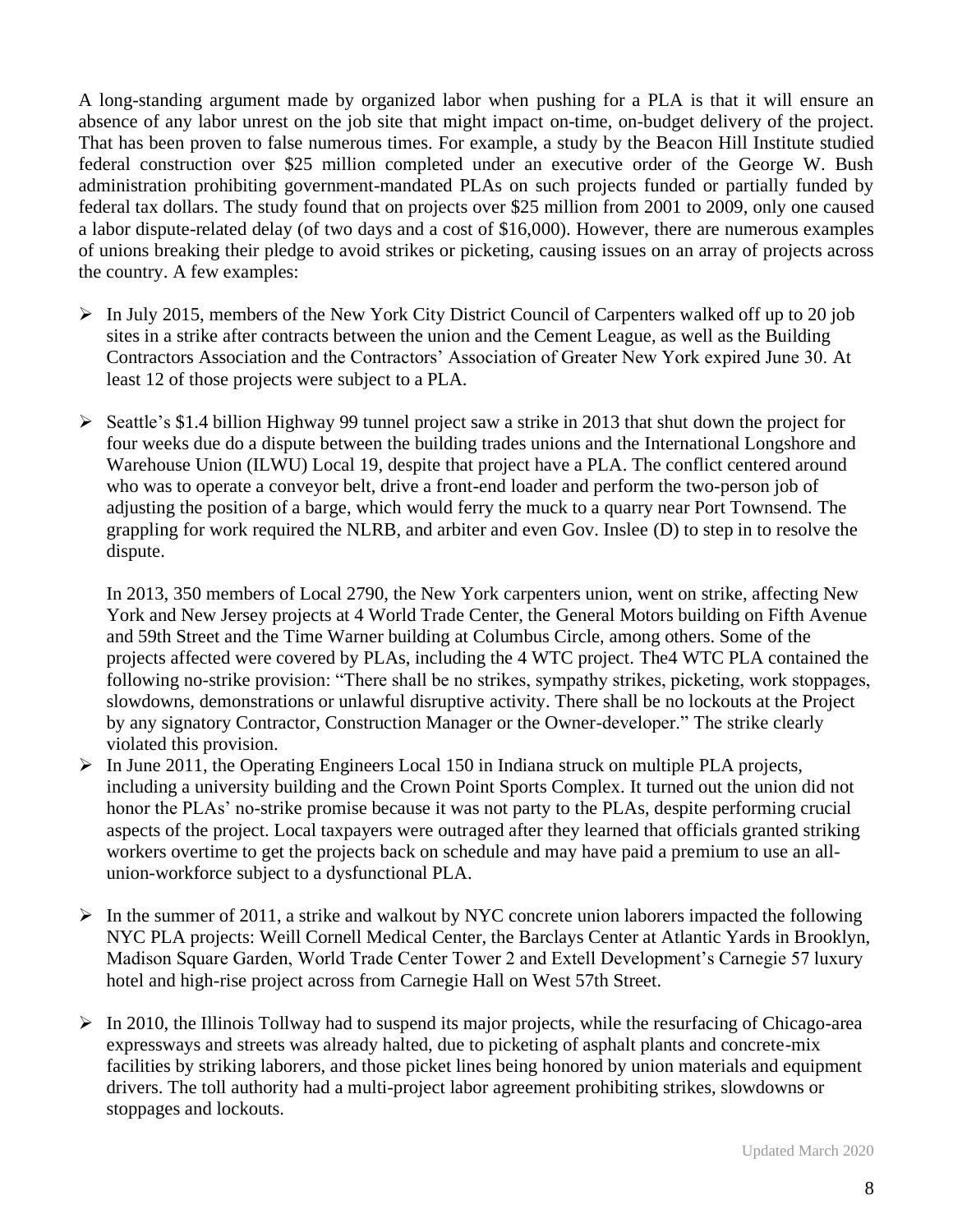- ➢ In the February 2008 edition of *The Ironworker*. Joseph Hunt, president of the Ironworkers Union, devoted his President's Page column ("Ironworkers Have Tradition and Honor in Project Labor Agreements") begging union members to stop striking on projects subject to a PLA. "Once again, it is my duty to inform you there has been an increase in work stoppages on jobs governed by project labor agreements," wrote Hunt. "A No Work Stoppage-No Lock Out clause is the most important because it is the foremost reason owners and contractors are willing to use the agreement [a PLA] to commit to an all-union job…They [owners] have a choice and they know that the non-union do not have jurisdictional disputers nor do they have strikes."
- $\triangleright$  In August 2007, the Operating Engineers Local 12 in Los Angeles struck during the construction the LAPD headquarters, despite the project being covered by a PLA. The strike delayed the project, which was already \$30 million over budget, by 14 days, and the LA Board of Public Works was forced to approve a \$343,000 change order payment to the prime contractor in order to cover overtime costs to get the project back on schedule.
- $\triangleright$  In 2006, the company developing the \$850-million Trump International Hotel and Tower in downtown Chicago sued three labor organizations for breaching the terms of a PLA after union members walked off the project during a strike. The suit was eventually settled against the Chicago and Cook County Building and Construction Trades Council, the Construction and General Laborers' District Council of Chicago and Vicinity and Laborers' International Union Local 6.

## **Productivity and Quality**

Government-mandated PLAs do nothing to guarantee better quality, skills, or productivity. Merely having a union status does not guarantee better performance as there is no evidence that union labor is more skilled than merit shop labor. Some of the largest and most successful projects completed every year are built on time and within budget by merit shop companies and without government-mandated PLAs. The union label is not needed for construction to be of top quality. Project quality is determined by sound business practices such as quality project management and is governed by voluminous procurement laws and regulations, project specifications and bonding requirements. Safeguards against shoddy work practices and stiff market competition also prevent unqualified companies from competing and winning public contracts. Moreover, quality lies with the worker's individual motivation and performance. There is no evidence that a PLA regularly produces quality construction and is the only method to achieve quality, safe and cost-effective construction.

- $\triangleright$  In 2011, the NY building associations representing contractors signatory to union agreements with numerous trades asked for reforms to inefficient work rules contained in union agreements that increase costs and reduce productivity. They cited changes in work rules outlined in a Regional Plan Association report which found that "arcane union work rules, inefficient practices, and featherbedding impose 20 percent to 30 percent in excess costs, leading to dramatic increase in nonunion work on NYC construction sites." The study also mentioned that NYC developers complained that NYC PLAs were a failure, saying, "Management has been almost universally disappointed with the actual savings achieved—2 to 4 percent rather than the promised 20 percent."
- ➢ A 2004 study by the Electrical Contracting Foundation, produced by union interests, highlighted the differences between union and non-union contractors and how inefficient union work rules impact project costs. The study found that unions have unnecessary and inefficient regulations, while open shop contractors can exercise a beneficial amount of freedom and innovation, and open shop contractors bring a better style of labor management to the table.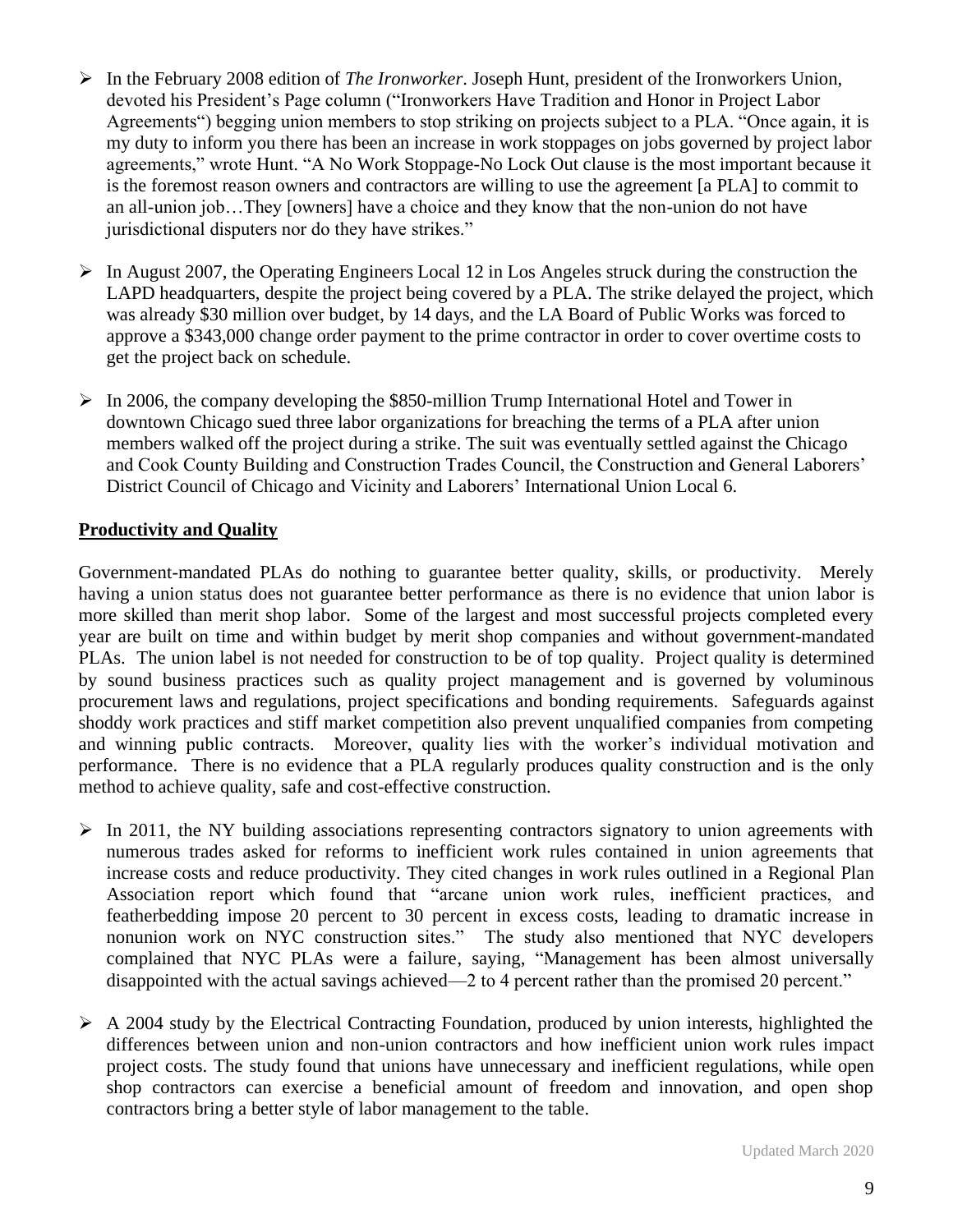- ➢ Open shop contractors use multiskilled labor, a labor utilization strategy that can only be used outside of labor unions. Under union work rules, trades are put in silos under rigid descriptions that cannot crossover with the false excuse that this ensures higher quality work. Some of those descriptions create "featherbedding," the unnecessary spreading of employment to increase the number of employees or time to complete a project. While under union rules, a plumber cannot perform basic carpentry tasks that must be done to complete their plumbing work, or a painter might have to use a roller with a specific width. On the other hand, multiskilling allows a worker to perform more than one task and have flexibility to complete the project efficiently without reducing quality. A 1998 study by the Construction Industry Institute found that multiskilling fostered "productivity improvements" in over 75 percent of those surveyed, could save 5 percent or more on total labor cost, provide a 35 percent reduction on required workforce and could increase duration of employment by up to 47 percent. It also provides an increase in earning potential.
- ➢ After performing a thorough study of PLAs in the New York area, Ernst & Young concluded that "[t]here is no quantitative evidence that suggests a difference in the quality of work performed by union or open shop contractors." (September 2001)
- $\triangleright$  Although building trades unions promote PLAs by claiming open shop contractors do not have the capability of managing very large construction jobs, a study by Dr. Herbert R. Northup concludes that, "the facts demonstrate that open-shop contractors can and do successfully both perform and manage large projects." (Journal of Labor Research, Winter 1998).

## **Safety**

Unions claim projects built with a merit shop workforce are unsafe and/or union workers are safer than nonunion workers. There is no statistical evidence to support this claim. Today's construction worksites are governed by numerous laws, Occupational Safety and Health Administration (OSHA) regulations and safety procedures designed to protect the safety and health of craftspeople. Jobsite safety is not determined by the labor affiliation of a project's workforce as the majority of reputable and competitive construction companies employ craftspeople that have completed safety training. Contractor qualification and selection, workforce management and safety programs are more appropriate indicators of a project's quality and safety performance. For example, ABC's Safety Training Evaluation Process (STEP) program forms a 20-point guide to starting, updating and/or auditing a company-wide safety program that sees many contractors exceeding industry averages and standards in safety. The highest-performing ABC members who participate in STEP are 770 percent safer than the BLS industry average. In addition, there are a number of government-mandated PLA projects that have experienced unfortunate safety problems and OSHA violations cited in Maury Baskin's *Public Record of Poor Performance*.

- ➢ On Seattle's Highway 99 tunnel project underneath the downtown waterfront, safety problems have abounded, totaling more than \$2.5 million as of March 2016. According to the state Division of Occupational Health, between 2012 and 2014, 117 workers were injured, resulting in \$1 million of workers' compensation claims. In February 2015, it was reported that a whistleblower complained to state authorities that construction workers were showing up to work drunk and the jobsite had a pervasive quid pro quo system of workers needing to bring alcohol to the foreman in exchange for perks such as overtime, better shifts, and assistance with tasks at the job site. The whistleblower also made sexual harassment accusations.
- Updated March 2020  $\triangleright$  In 2013, two fatal accidents occurred on the construction of the new San Francisco 49ers stadium, which was built under a PLA.A union worker was tragically killed when a bundle of rebar he was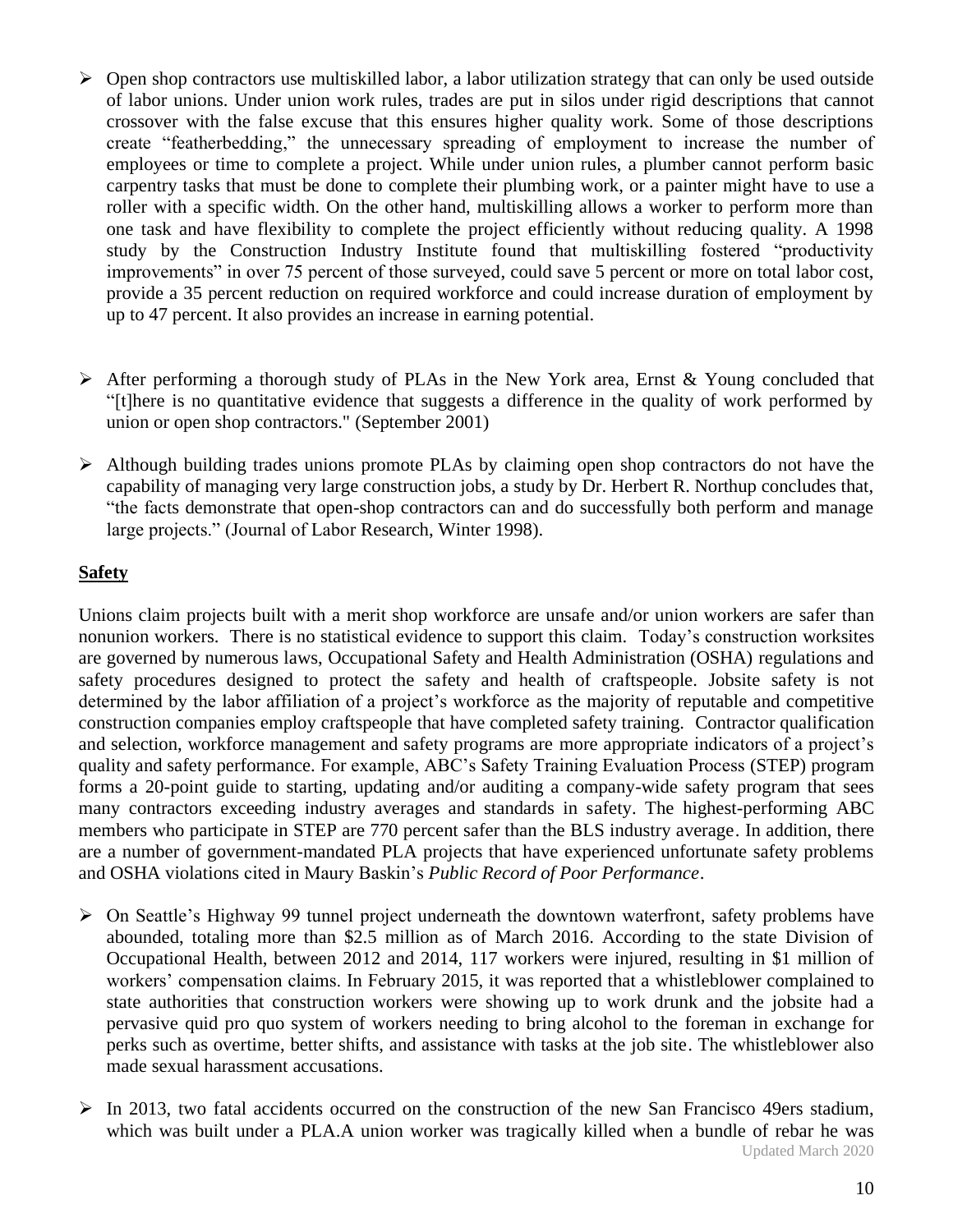unloading fell on him, and a unionized elevator mechanic was struck by an elevator counterweight at the bottom of an elevator shaft and died.

- $\triangleright$  In 2013, a slab of concrete tragically killed a construction worker operating a backhoe during the demolition phase of construction on the future site of the \$63 million St. Paul Saints subject to a PLA mandated by the City of St. Paul, Minnesota.
- ➢ In June 2013, the New York Bridge Authority suspended work on the "Hamilton Fish" Newburgh-Beacon Bridge following two accidents on the \$23 million contract. On June 13, a painter had to be airlifted to a hospital from the jobsite following an accident. A May 21 incident left two painters dangling from safety harnesses under the bridge
- $\triangleright$  In 2012, the NYC Port Authority was finally forced to crack down on drinking by construction union members following a series of accidents and reports of excessive workday boozing by union tradespeople employed at various World Trade Center construction projects covered by PLAs. In February of that year, 40 tons of steel crashed 40 stories to the ground. In June, a worker was impaled by a length of steel, and a beam also broke a glass window at 46 stories. In addition, a worker on Three World Trade Center suffered a serious injury due to a fall in August. Beginning in 2009, news outlets began exposing lunch drinking by union workers, including Ironworkers Local 40, at neighborhood bars. Typically, PLAs contain provisions requiring a drug- and alcohol-free work zone, a commitment to the highest safety standards and compliance with labor laws. In 2016, an investigative report by ABC 7 in New York caught union workers drinking heavily before reporting for work at PLA-covered worksites in Manhattan.
- $\triangleright$  In 2011, four union construction workers were seriously injured in an accident at the union-only \$40 million Potrero Launch apartment project in San Francisco's Dogpatch neighborhood financed partially by federal funds and The AFL-CIO Housing Investment Trust (HIT).
- ➢ In August of 2010, the U.S. Department of Labor's Occupational Safety and Health Administration (OSHA) fined three construction companies and 14 site contractors a total of \$16.6 million – the second largest OSHA fine ever at the time – following a gas explosion during the construction of the Kleen Energy Plant in Middletown, Conn., that killed 6 workers and injured 30 people Feb. 7, 2010. The accident occurred while the project was built under a PLA [2] and used union labor from as far away as Kentucky and California.
- ➢ In April 2010, a 25-story apartment complex in Seattle known as Carpenter's Tower owned by a Seattle-based venture formed by pension funds and the local carpenters union local 131 evicted hundreds of residents and business owners because of major structural flaws found in the building. The \$32 million project was built all-union in 2001, according to the *[Seattle](http://seattletimes.com/html/localnews/2011585964_apartments12m.html) Times* (["9-year-old](http://seattletimes.com/html/localnews/2011585964_apartments12m.html)  [Belltown high-rise too flawed to fix,](http://seattletimes.com/html/localnews/2011585964_apartments12m.html)"  $4/11/10$ ) and the building was [demolished](http://goodbyemcguire.tumblr.com/) in May 2011 because it was cheaper to raze than to repair the extensive construction defects.
- ➢ During the first six months of construction of the new Iowa Events Center in 2003, nearly 50 construction accidents occurred, including four directly linked to substance abuse by union construction workers. A worker was killed after being struck by a steel beam, and ironworkers had been working late shifts to catch up to delays. A crane fell several stories due to a heavy load and the operator refused a drug test. A 2006 study by The Public Interest Institute concludes that a PLA on the Iowa Events Center project in Des Moines placed an "unnecessary burden" on local workers, business and taxpayers. Iowa public officials required a PLA and stated that it was necessary to "keep the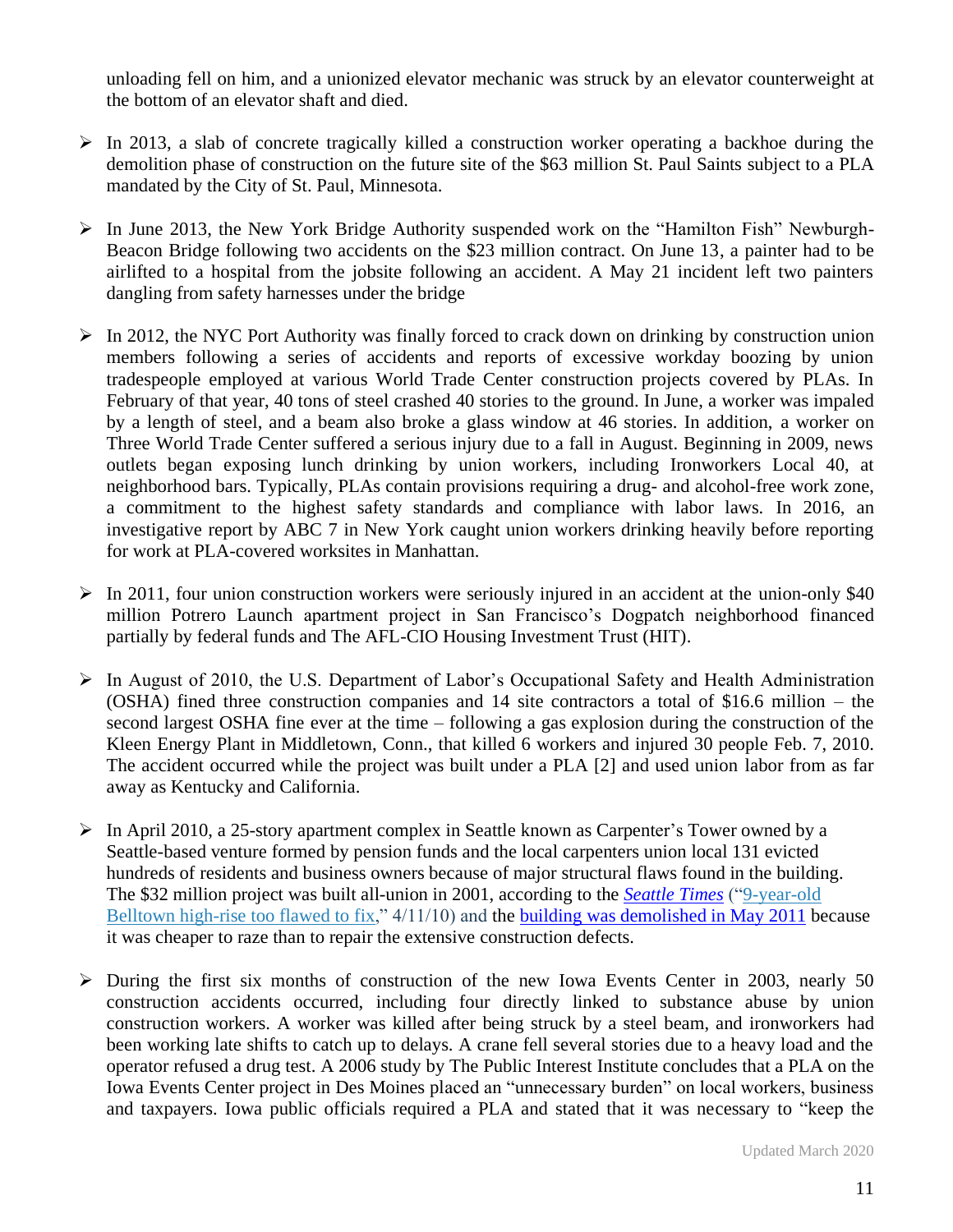project on time, keep it on budget, and complete it in a safe manner." According to the study, the union-only PLA "failed on all three counts."

- $\triangleright$  Safety problems have plagued the \$22 billion Mass. Central Artery/Big Dig Project famous for its well-documented record of missed deadlines, cost-overruns, construction defects (including a motorist fatality due to a collapsed tunnel ceiling panel and multiple fatalities due to deadly safety rails), and reports of union workers visiting methadone clinics, sleeping and drinking on the job. The State Auditor has charged, "that faulty design work on the cross-harbor portion…jeopardizes workers and increased costs by more than \$1 million…Inadequate controls resulted in a serious leak in the sunken tube tunnel, threatening worker safety."
- $\triangleright$  In 1999, the PLA construction of the new Miller Park baseball stadium for the Milwaukee Brewers came to a halt when a crane collapsed onto the stadium killing three workers and injuring three others. The crane was being used to install a retractable roof. The wind was gusting at 26 mph when the collapse happened. Earlier, on March 5, the original date contractors had set for installing the second part of the roof; the lift was cancelled because the wind was gusting at 10 mph.
- ➢ On the PLA Boston Harbor clean-up project, OSHA proposed fines totaling \$410,900 against four contractors in connection with the fatalities of two workers overcome by insufficient oxygen. OSHA had already proposed penalties against subcontractors on the project in amounts exceeding \$100,000 for violations of "safety standards relative to tunneling, cranes, suspended work platforms, electrical grounding and guarding of an open shaft pit." Harbor tunnel work ceased because of an electrical fire; workers were evacuated because of fumes; and an engineer was crushed to death in an accident. There have been 2 other fatalities.
- ➢ In July 1995, two hundred Boston Harbor tunnel workers were sickened from a stench in the wastewater tunnel to Deer Island; and other incidents have indicated a lack of sufficiently diligent management safety practices. In September of 1998, the Occupational and Safety and Health Administration fined a unionized contractor \$158,500 for safety violations on Boston's Deer Island Wastewater Treatment Plant. The violations were for exposing employees to various hazards. The fine also includes \$12,500 for this being a second violation.

#### **List of Studies**

Studies referenced below are available at TheTruthAboutPLAs.com and ABC's website at abc.org/PLA.

**The Effects of Project Labor Agreements on Public School Construction in Connecticut–** William F. Burke and David G. Tuerck, Beacon Hill Institute (January 2020)

**The Effects of Project Labor Agreements on Public School Construction in New Jersey–** William F. Burke and David G. Tuerck, Beacon Hill Institute (August 2019)

**Project Labor Agreements and the Cost of School Construction in Ohio –** Paul Bachman and David G. Tuerck, Beacon Hill Institute (May 2017)

**Government-Mandated Project Labor Agreements: The Public Record of Poor Performance –** Maurice N. Baskin (2011 edition)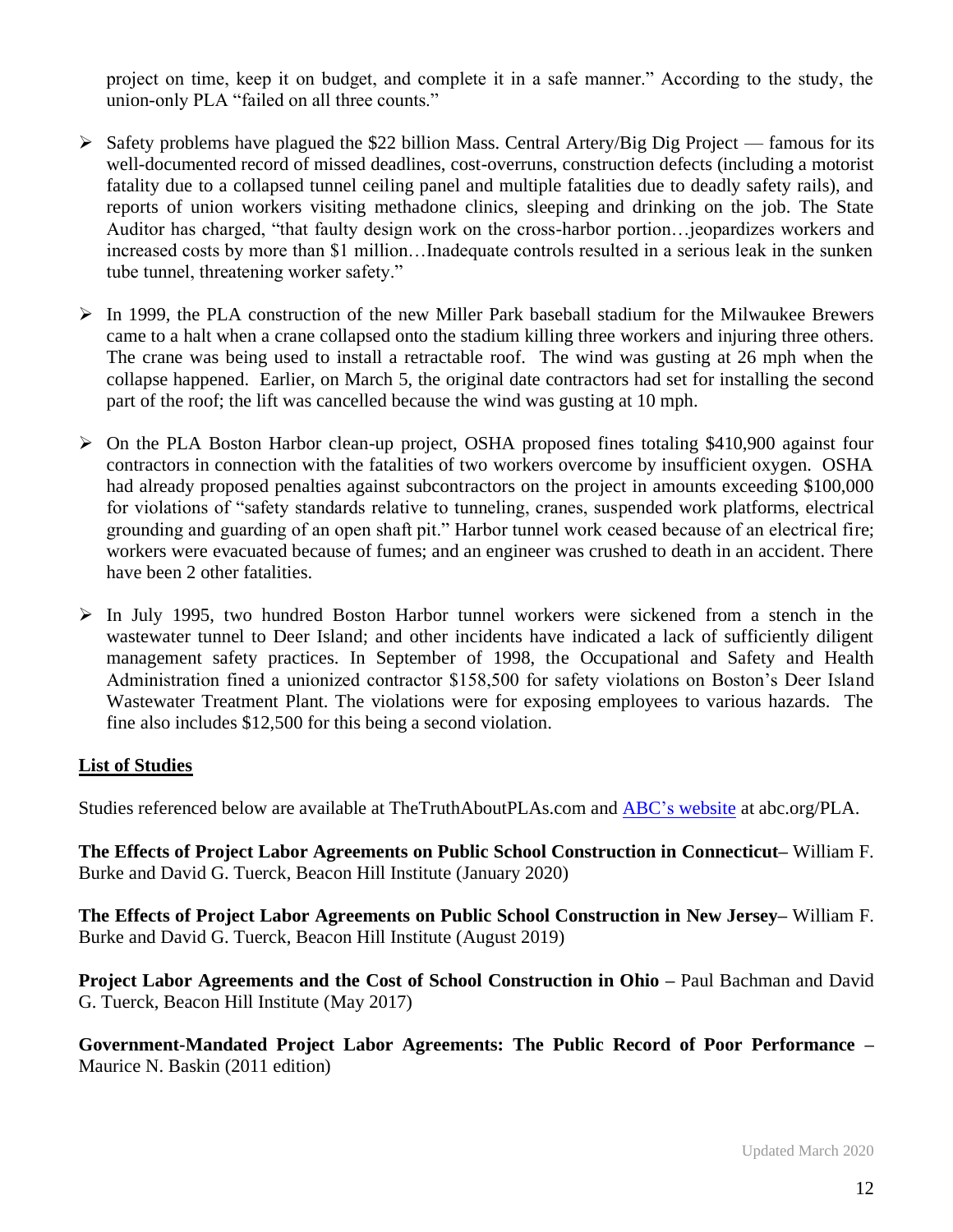**Measuring the Cost of Project Labor Agreements on School Construction in California –** Vince Vasquez, Dr. Dale Glaser, and W. Erik Bruvold, National University System Institute for Policy Research (NUSIPR) (July 2011)

**Use of Project Labor Agreements in Public Works Building Projects in Fiscal Year 2008**, **–** New Jersey Department of Labor And Workforce Development (October 2010)

**The Problem with PLAs in the District of Columbia** – Anirban Basu, Sage Policy Group (April 2010)

**Why Project Labor Agreements Are Not in the Public Interest** – David G. Tuerck, CATO Journal, Volume 30 Number 1, *Are Unions Good for America?* (Winter 2010)

**The True Cost of the Washington Nationals Ballpark Project Labor Agreement –** DC Progress (Nov. 2009)

**The Discriminatory Impact of Union Fringe Benefit Requirements on Nonunion Workers Under Government-Mandated Project Labor Agreements –** Dr. John R. McGowan, St. Louis University (Oct. 2009)

**Project Labor Agreements on Federal Construction Projects: A Costly Solution in Search of a Problem –** Paul Bachman and David G. Tuerck, Beacon Hill Institute at Suffolk University (Aug. 2009)

**Project Labor Agreements – Impact Study for the Department of Veterans Affairs** – Rider, Levett, Bucknall (June 2009)

**The DC Baseball Stadium Project: Broke Promises, Big Losses for DC Residents** – The District Economic Empowerment Coalition (DEEC) (Oct. 2007)

**Project Labor Agreements and Financing Public School Construction in Massachusetts** – David G. Tuerck and Paul Bachman, Beacon Hill Institute at Suffolk University (Dec. 2006)

**Washington National's Ballpark: Cost and Timeliness Implications of Using a Project Labor Agreement** – David G. Tuerck and Alex Taylor, Beacon Hill Institute at Suffolk University (Sept. 2006)

**Project Labor Agreements and the Cost of Public School Construction Projects in New York State** – Paul Bachman and David G. Tuerck, Beacon Hill Institute at Suffolk University (April 2006)

**The PLA for the Iowa Events Center: An Unnecessary Burden on the Workers, Businesses and Taxpayers of Iowa** – Public Industry Institute Staff, Mt. Pleasant, IA (March 2006)

**Project Labor Agreements: Union Monopoly in Public Works Construction –** Carl F. Horowitz, the National Institute for Labor Relations Research (April 2005)

**Project Labor Agreements and the Cost of Public School Construction Projects in Connecticut** – Paul Bachman, Jonathan Haughton and David G. Tuerck, Beacon Hill Institute at Suffolk University (Sept. 2004)

**Project Labor Agreements and the Cost of Public School Construction Projects in Massachusetts** – Paul Bachman, Jonathan Haughton and David G. Tuerck, Beacon Hill Institute at Suffolk University (Sept. 2003)